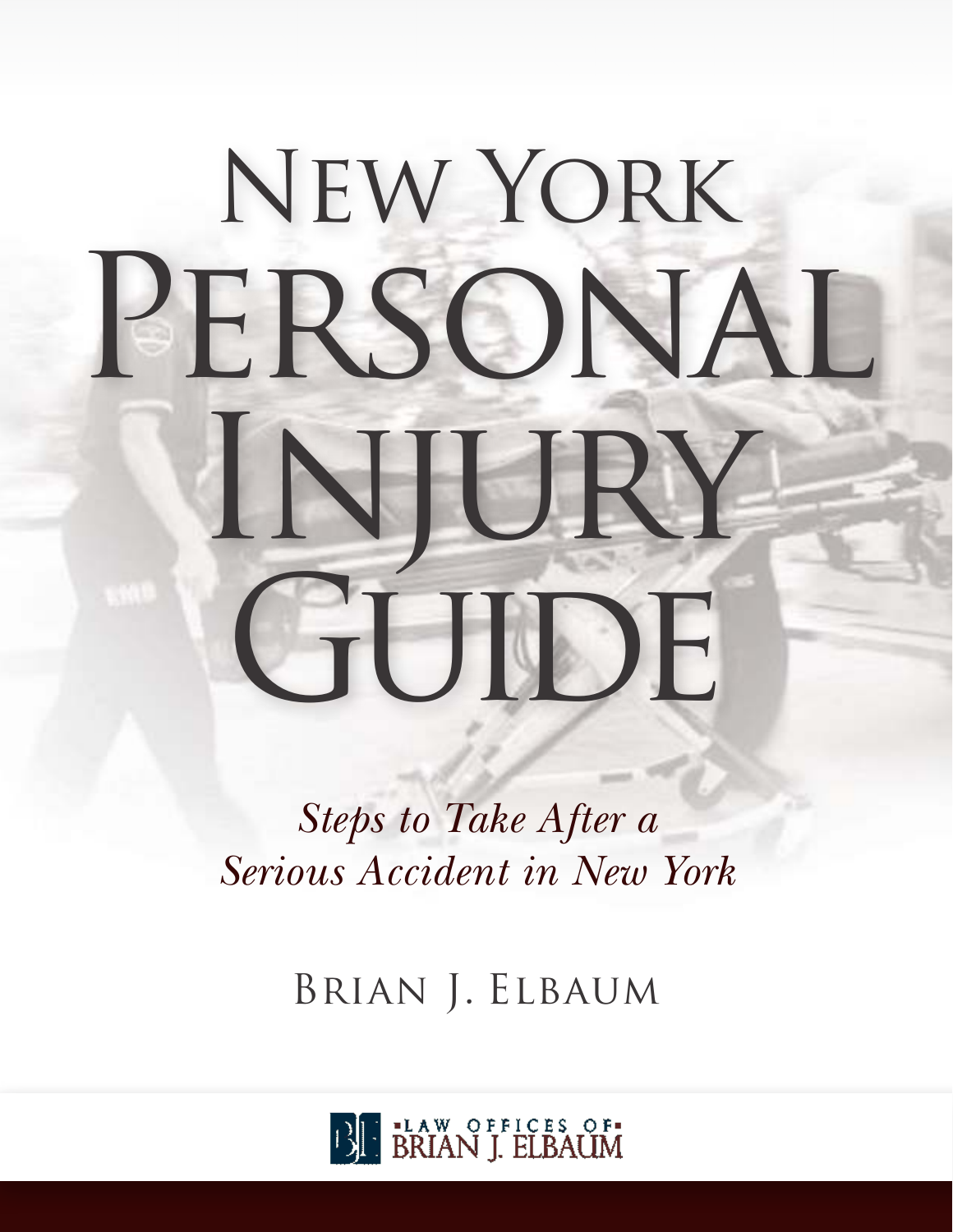

If you or a loved one has suffered serious personal injuries in New York State because of the negligence of another, we offer our most sincere sympathy. Many people who suffer personal injuries are understandably overwhelmed.

First, it is very important to hire an attorney as soon as possible. In most New York personal injury cases, you must sue against the defendant who caused the accident within 3 years from the date of injury. This 3-year period is called the "statute of limitations." If you fail to sue your case within the 3 year period, your case will be thrown out and you will be unable to obtain either a fair settlement, or award at trial.

Also, if your personal injury case involves a New York State government defendant, or "municipality," you must serve a Notice of Claim upon the municipality within 90 days after the date of your accident. The municipality is then allowed to question you at a "50-h" hearing. Following this hearing, if you wish to sue the municipality for personal injury, you must do so within 1 year and 90 days of your accident, unless the injured party is a child or incompetent. This is the municipality statute of limitations. If you fail to follow these time-lines, you will be unable to obtain either a fair settlement or award at trial against the municipality.

Please note that if you are injured at work you may need to file a worker's/ workman's compensation claim to protect your rights. Consult with an experienced New York personal injury lawyer to learn more.

## BENEFITS OF HIRING A NEW YORK PERSONAL INJURY LAWYER

A huge reason to hire an attorney right away is that memories and evidence tend to fade away over time. Prompt investigation of the facts by the attorney helps to ensure the protection of evidence that will be crucial to your case.

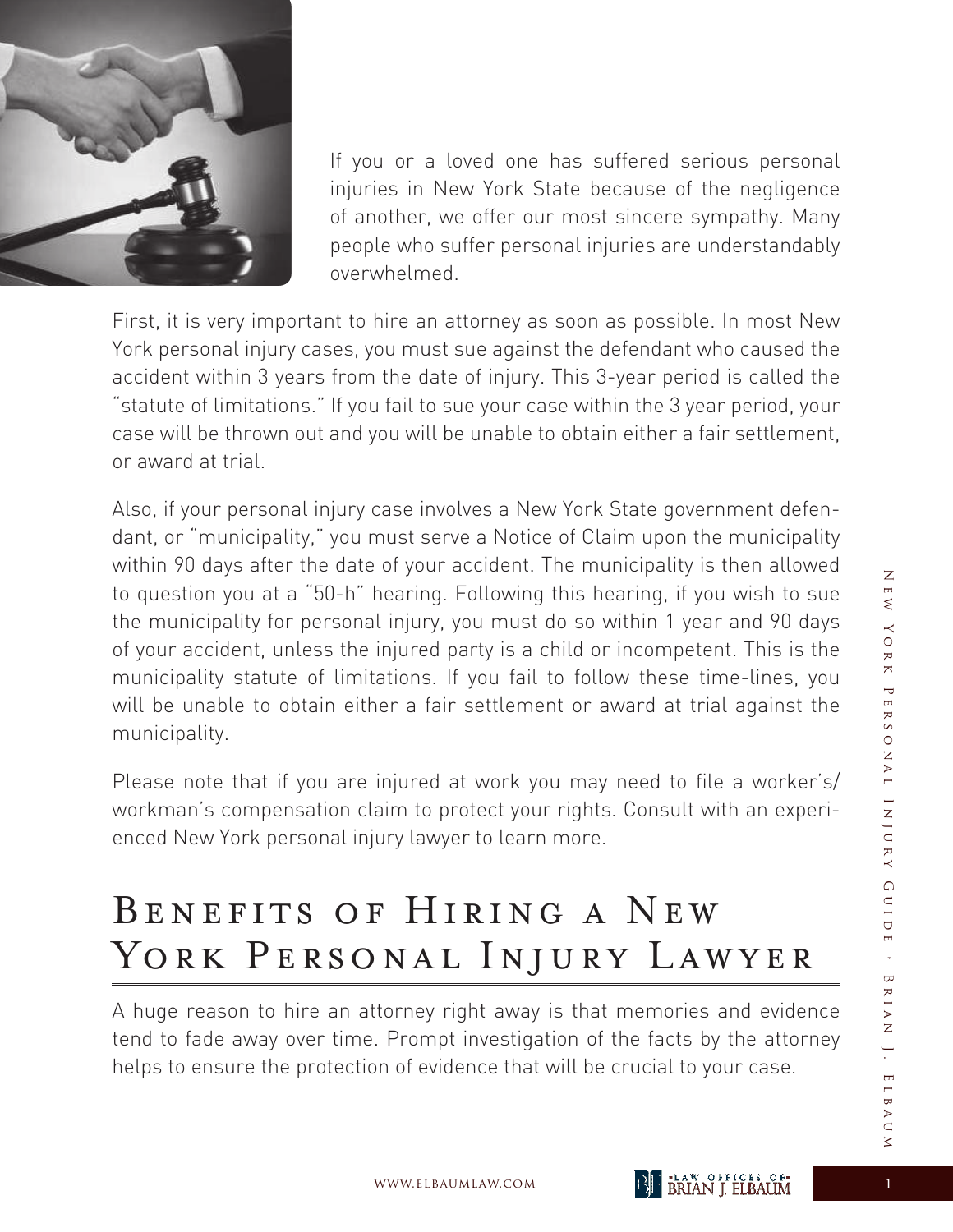When interviewing possible attorneys to represent you, always ask whether the initial consultation will be free or "complimentary." Be sure to ask friends, business contacts, and family for referrals to attorneys who have strong trial experience in your particular type of case. Do not hire an attorney who is merely a general practitioner. You need a specialist to get the results you want.

When you interview a potential New York personal injury lawyer, be sure to ask whether you will be regularly dealing with them directly, or their junior associate, paralegal, or nurse.

Most personal injury lawyers will expect to be paid roughly 1/3<sup>rd</sup> of any legal recovery you may receive, whether through settlement or trial award. However, you do not have to pay any money out of pocket to hire the attorney to represent you and it is the attorney who pays all of your case's expenses and out of pocket costs up front, such as filing fees, office expenses, and hiring expert witnesses to prove fault and/or the amount of your damages.

It is important to respond quickly to any question or request for information that your attorney sends to you. The faster you respond, the faster they can move your case along. However, if you feel that your attorney does not return your calls, e-mails or texts quickly, consider changing attorneys.

## Importance of MEDICAL CARE After an Injury

If you have suffered a serious personal injury, seek medical attention immediately. Some injuries, pain, and limitations are not immediately noticeable and may take time to develop. You may not even be aware that you have suffered an injury



immediately after the accident. Your attorney will recommend a doctor to you so that all of your injuries may be properly documented and treated.

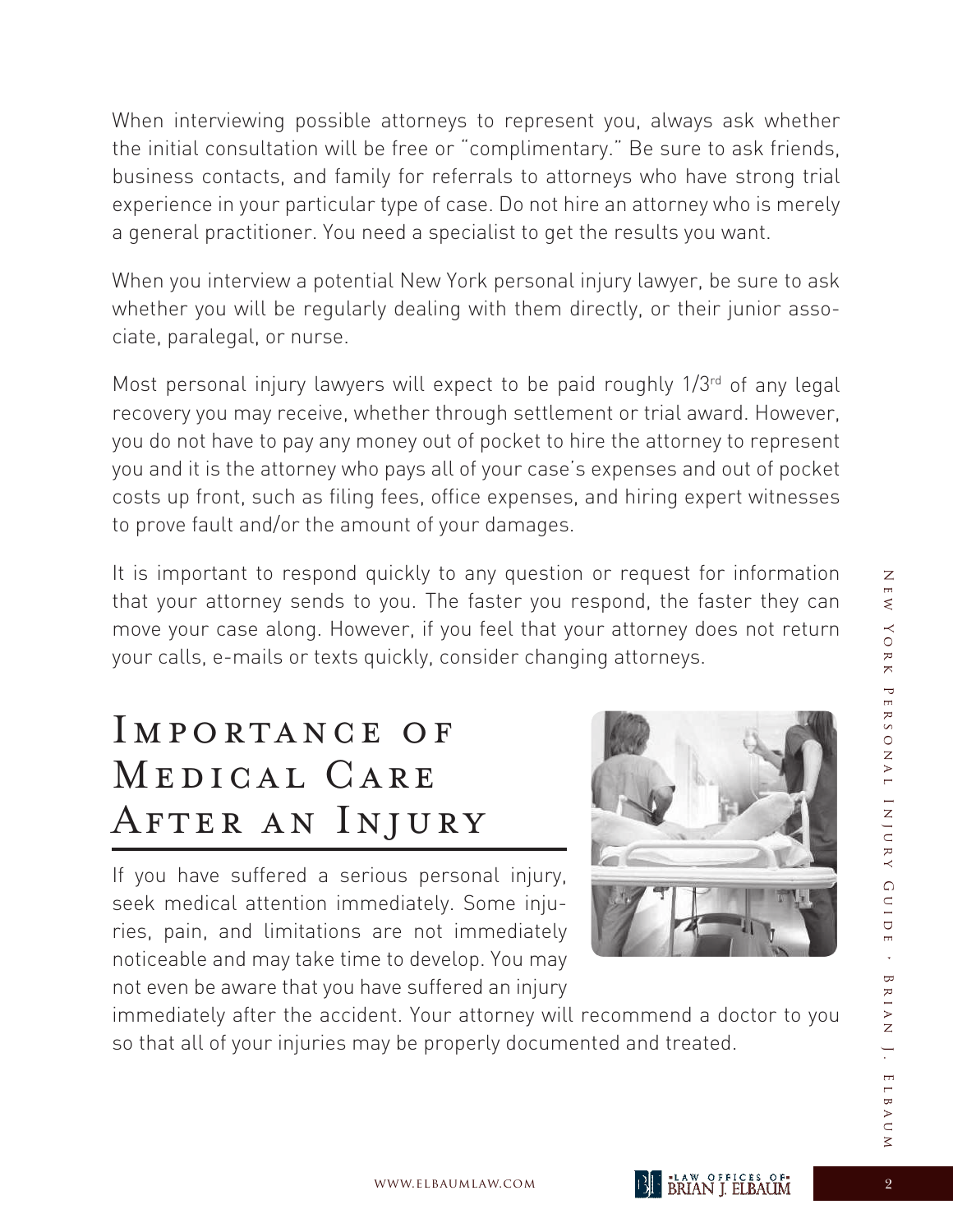The longer you wait to seek medical attention, the harder it may be for your attorney to relate your injuries to the accident.

## Avoid Talking to Insurance Companies

If you are contacted by a representative of the defendant's insurance company, do not respond. The insurance company is not on your side. They represent the defendant that you may be suing. After you hire your attorney, ask your attorney to respond to the insurance company on your behalf.

If the insurance company makes an early settlement offer to you, you should understand that the offer will be low and nowhere near the amount you could possibly receive through settlement or trial.

Beware – accepting an early settlement offer will prevent you from proceeding with your lawsuit against the defendant that the insurance company represents. Insurance companies usually make higher offers once the case approaches its trial date. If you need another surgery or treatment down the road, but you have taken an early settlement offer, you cannot go back in time and get more compensation. It's important to wait until we understand the full extent of your injuries.

## WORKING OUT THE VALUE OF YOUR CASE

In general, you and your attorney need to prove that the defendant you are suing owed you a duty of care, that they failed to perform this duty of care either by their action or failure to act, that this defendant caused your injuries, and therefore that your injuries resulted in money damages. Types of money damages that may possibly be awarded to you include: past and future wages, pain and suffering, medical bills, and property damage.

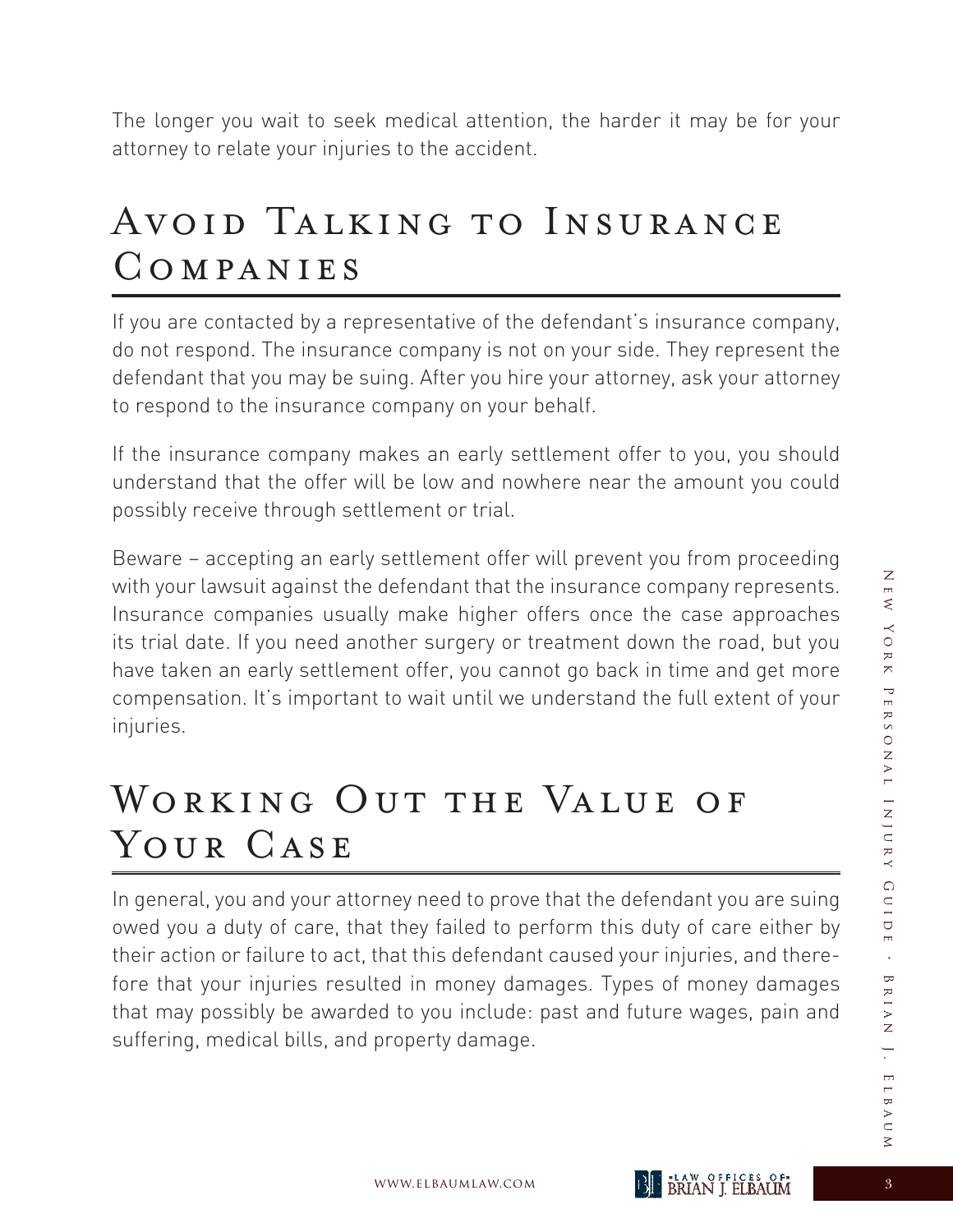It should be noted that if you are found to be partially responsible for your own injuries, then your awarded damages may be reduced accordingly. This would be defined as your proportion of fault, or "comparative/contributory negligence."

Overall, the legal process is extremely slow. Cases routinely take 3-5 years to arrive at trial. If you cannot afford to wait this long for your settlement or trial award, you may wish to discuss with your attorney accepting an earlier, yet lower, settlement offer.

Few people have the necessary money to continue paying all of their bills while their lawsuit works its way through the court system. Unfortunately, attorneys are prohibited from loaning their clients' money while they wait for their cases to conclude. However, your attorney may be able to suggest other financial options.

There are many types of personal injury cases that may be sued in New York State. They include: slip and fall, automobile and motorcycle, dog bite, wrongful death, products liability, construction, medical malpractice and nursing home neglect, to name a few.



FREQUENTLY ASKED Questions | New YORK PERSONAL Injury Guide

#### *What Should I Do After an Accident?*

The first step I think is to find an attorney that handles personal injury litigation in New York. That would be the first step. Second step is you want to make sure that you're seeking the medical attention that you need. In New York, you have to prove that your injury is serious enough to justify compensation. If you've suffered an injury and you're experiencing pain in your neck, your back, wherever the case may be, or your knee, or you broke your arm, your leg, you need to

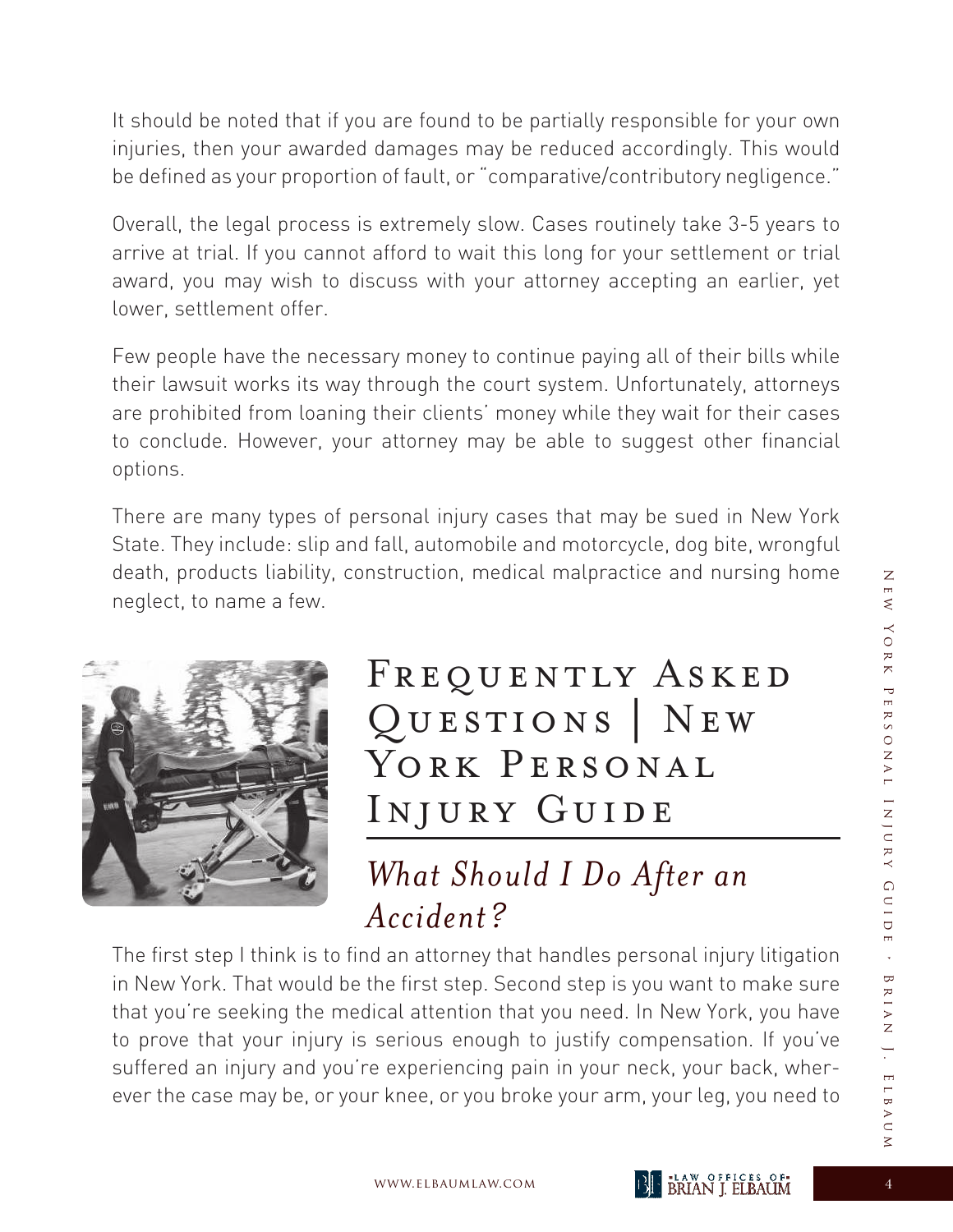seek medical attention. You need to follow your doctor's advice and do exactly what it is that they want you to do to help you get better; that's very important.

#### *What Mistakes Can I Avoid?*

Number one, you didn't advise that you suffered an injury. When the police get to the scene, you must tell the police officer that you suffered an injury. People often leave the scene of an accident before the police arrive. They go home, they go to the doctor or hospital.

Another mistake that's made is the retention of the wrong type of attorney. Very often, attorneys will accept a case, but it's not their area of practice. You want to make sure that you get advice from a personal injury attorney with experience in personal injury cases; that's very important.

## *How Do I Pick the Right Attorney for Me?*

First, you want to make sure the attorney practices personal injury law, specifically personal injury litigation. An estate attorney is not going to help you. They may want to take your case, but they're not experienced in the nuances that exist relevant to personal injury litigation.

You want an attorney that you can feel comfortable with; I think that's very important. You want to sit down with that attorney; not with a paralegal; not with the legal assistant. You want to sit down with the attorney, and you want to talk to the attorney, ask the attorney questions. How do you feel after you've had that conference with the attorney? I think that's very important, too.

Finally, it's important to understand that some law firms are mid-size, some are big. Some law firms are set up where you never really talk to the attorney. You talk to a paralegal or a legal assistant. It's very rare that you sit down with an attorney. That's also something to think about when choosing the right attorney to handle your case.

## *Will the Insurance Companies Help Me?*

You may get a phone call from the insurance company asking you questions about what happened, wanting you to make a statement, wanting to discuss your injuries. My advice to them is to seek competent council. Sit down with an

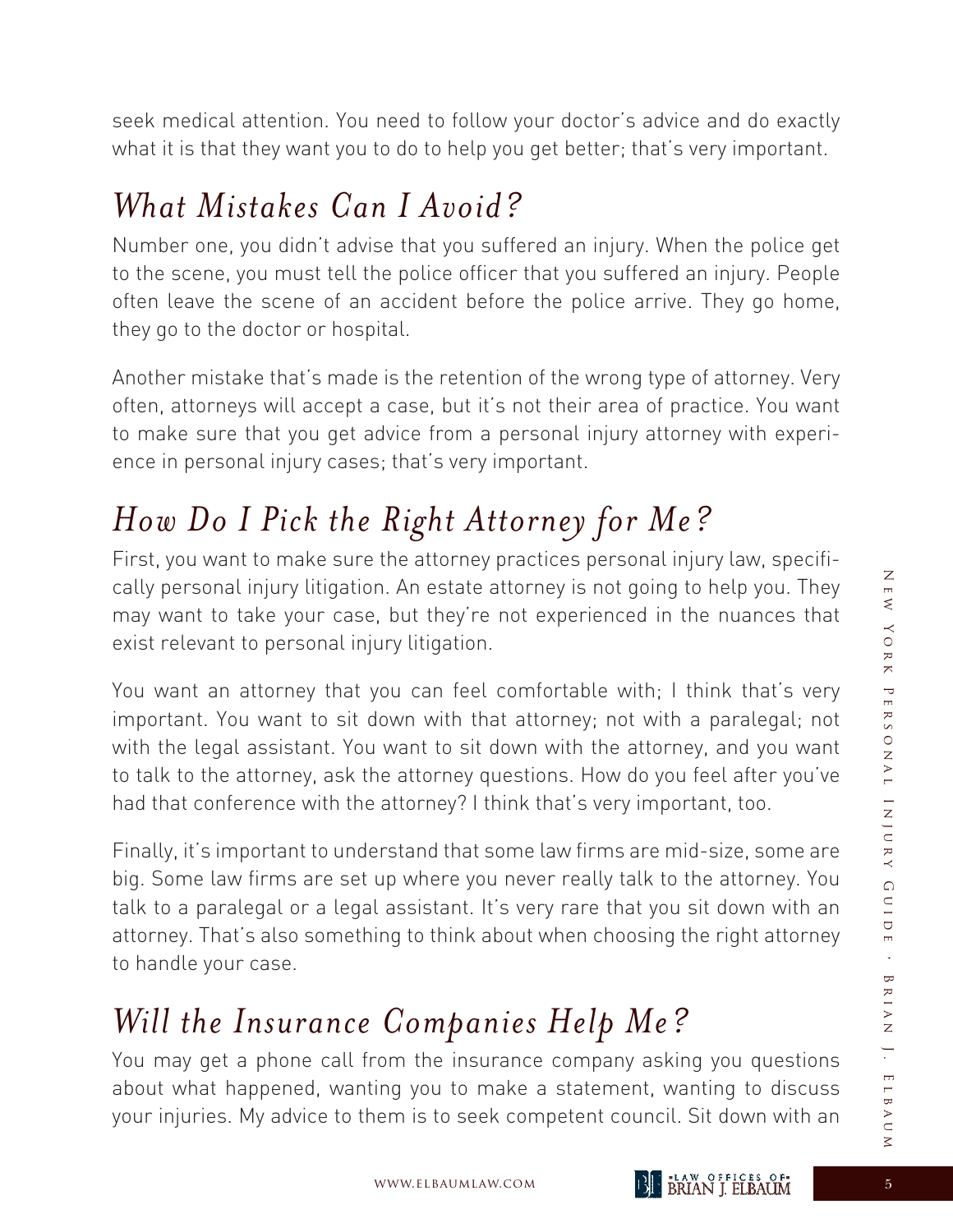attorney; the attorney will advise you as to what you should or shouldn't be doing. You certainly should not be dealing directly with your insurance company, and you should not be dealing directly with the negligent party's insurance carrier.

#### *How Do I Determine the Value of My Case?*

It's not an easy answer. It depends on your injury and the extent of your injury; it depends on whether or not your injuries are permanent in nature, and that may take time to evaluate.

Say you broke your arm in the accident, you go through the initial healing process and you go

through physical therapy and it's a year later, and you've maximized your physical therapy, and it turns out you have some permanency, meaning that there's some restriction in the use of your arm. That's important and we need to add that to the value of the case.

Another issue that comes up is liability. Whose fault is it? Who are we blaming? Sometimes there's an issue as to whether or not you might have some culpability. There's maybe some finger-pointing. These issues are important and have to be ironed out to come up with the appropriate value. I will tell you that this firm will make sure that you get the most possible compensation that you're entitled to for your injuries.

#### *How Long Will the Case Last?*

It depends. There are a lot of complex factors that go into play as to how long a case is going to take.

One of the most important factors is the injury itself. We want to make sure that the client has gone through the process of rehabilitation, of recovery from that injury. We want to get to the point where you know whether or not the injuries are permanent in nature. That's an important factor in determining what the







 $\overline{\mathsf{z}}$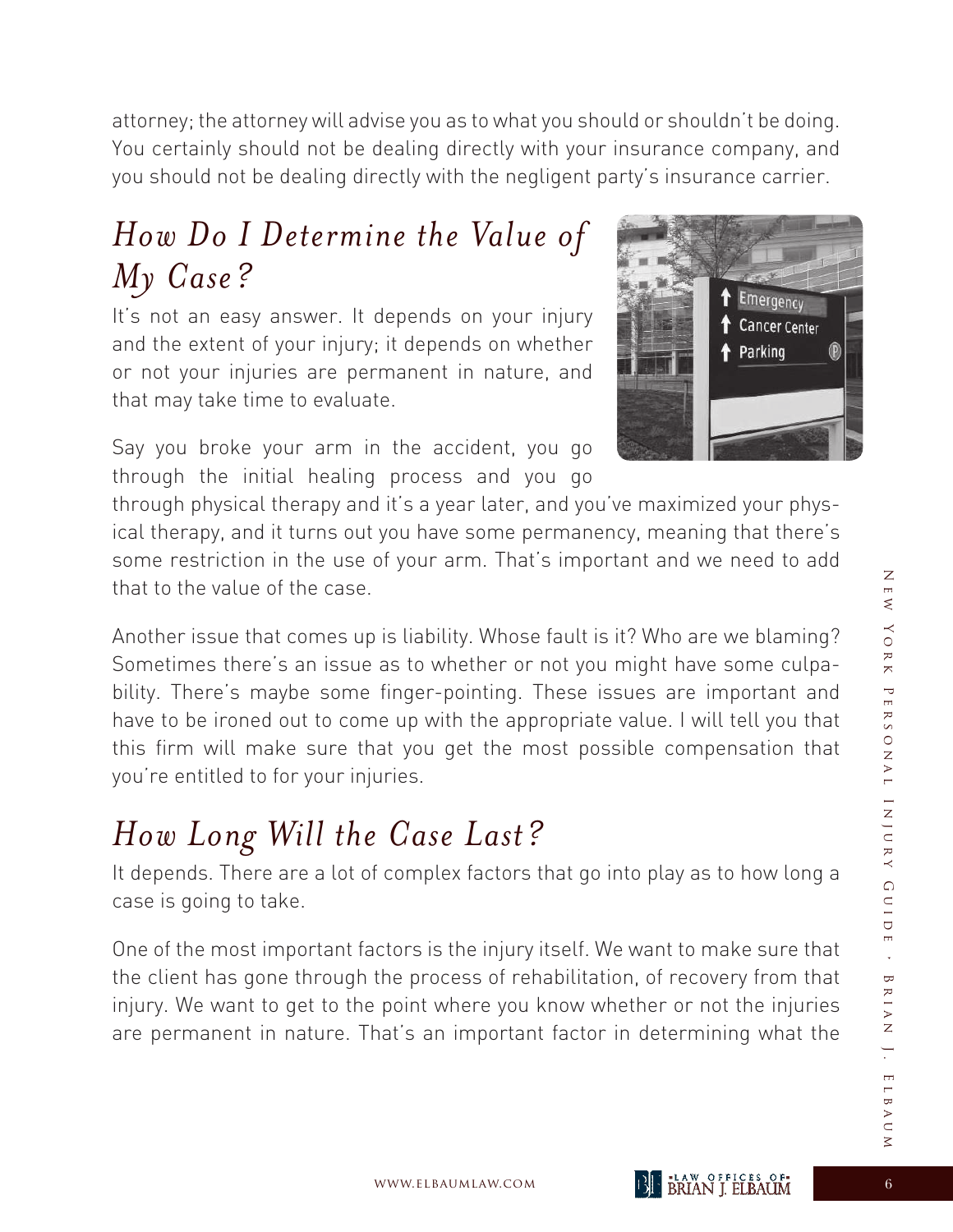case is worth and what needs to be done to pursue the highest possible settlement or resolution.

The second issue that comes into play has to do with liability. Whose fault is it? Who caused the accident? If there's some dispute or question as to who the cause of the accident was, those issues need to be ironed out, and sometimes that requires court intervention, meaning a lawsuit and litigation. If that's required, it can take time. It can take three, four, some cases even five or more years. I will tell you that this firm will do whatever we need to do to ensure that you get the highest possible compensation possible. If it requires litigation, we'll do that, and we'll try to get that done for you as quickly as possible.

#### *How Long Do I Have to File?*

The answer is to do it as early as possible. You want to do it early because you want to make sure the evidence that you need to prosecute the claim is preserved. An example, you want to make sure that witness statements are taken. You want to make sure photographs are taken of the accident scene. The earlier you begin the process, the better off you are.

There are some legal deadlines that you need to be aware of. You have three years to file a lawsuit in New York if we're talking about a private defendant. If we're talking about a municipality, it's an even shorter time frame. An example is in the City of New York, you must file your claim within a year and 90 days, but there are also notice of claim requirements that have to be met within the first 90 days.

It is important that you retain competent council to guide you through this process. They'll help and they will make sure that witness statements are taken when necessary, that photographs are taken of the accident scene, and our office can properly guide you through that process.

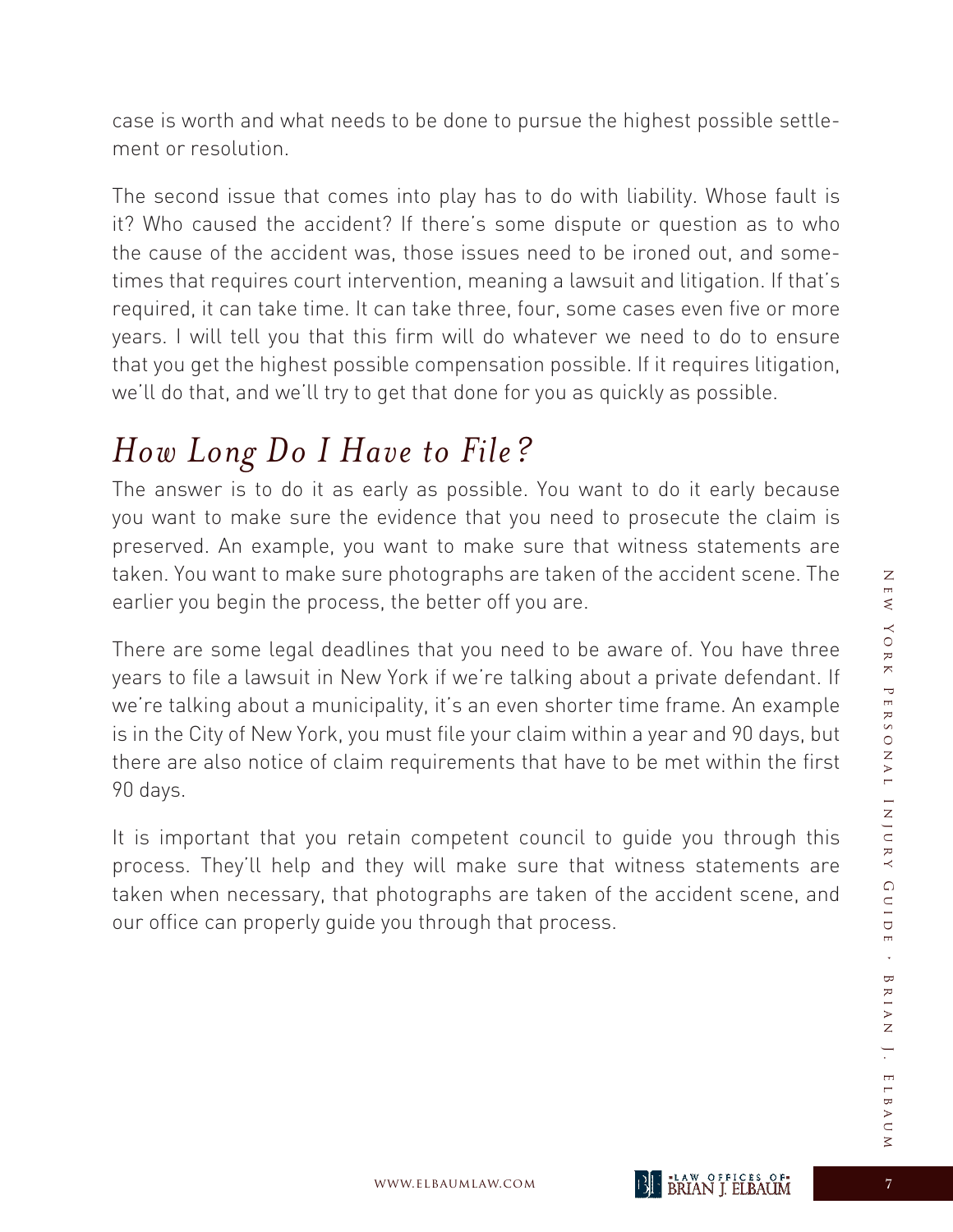## CONTACT A DEDICATED NEW YORK PERSONAL INJURY LAWYER

If you or a loved one are in need of an experienced New York personal injury lawyer, please call our office today to get a free consultation with Brian Elbaum. Let his experience work for you.



## About the Author

Brian J. Elbaum was only a few years out of law school when he decided to go out on his own in 1996.

Twenty years later, he still holds fast to the same two winning principles:

- » Making sure clients are comfortable throughout the litigation process.
- » Achieving great results by being aggressive and making the responsible party constantly uncomfortable.

### *1996*

Brian graduated from Rutgers University in 1991 and earned his law degree from Brooklyn Law School in 1994. While he had a great job at a good firm after graduating he quickly realized that he could serve clients better on his own, unburdened by the constraints of the law firm model and approach.

Brian felt so strongly in what he was doing that for his first year he was willing to work out of his apartment – a sixth floor walkup on East 37th Street & 3rd Avenue. Getting dressed every day in a full suit and tie to work from the desk in the corner of a modest one-bedroom, Brian took the cases no other attorney

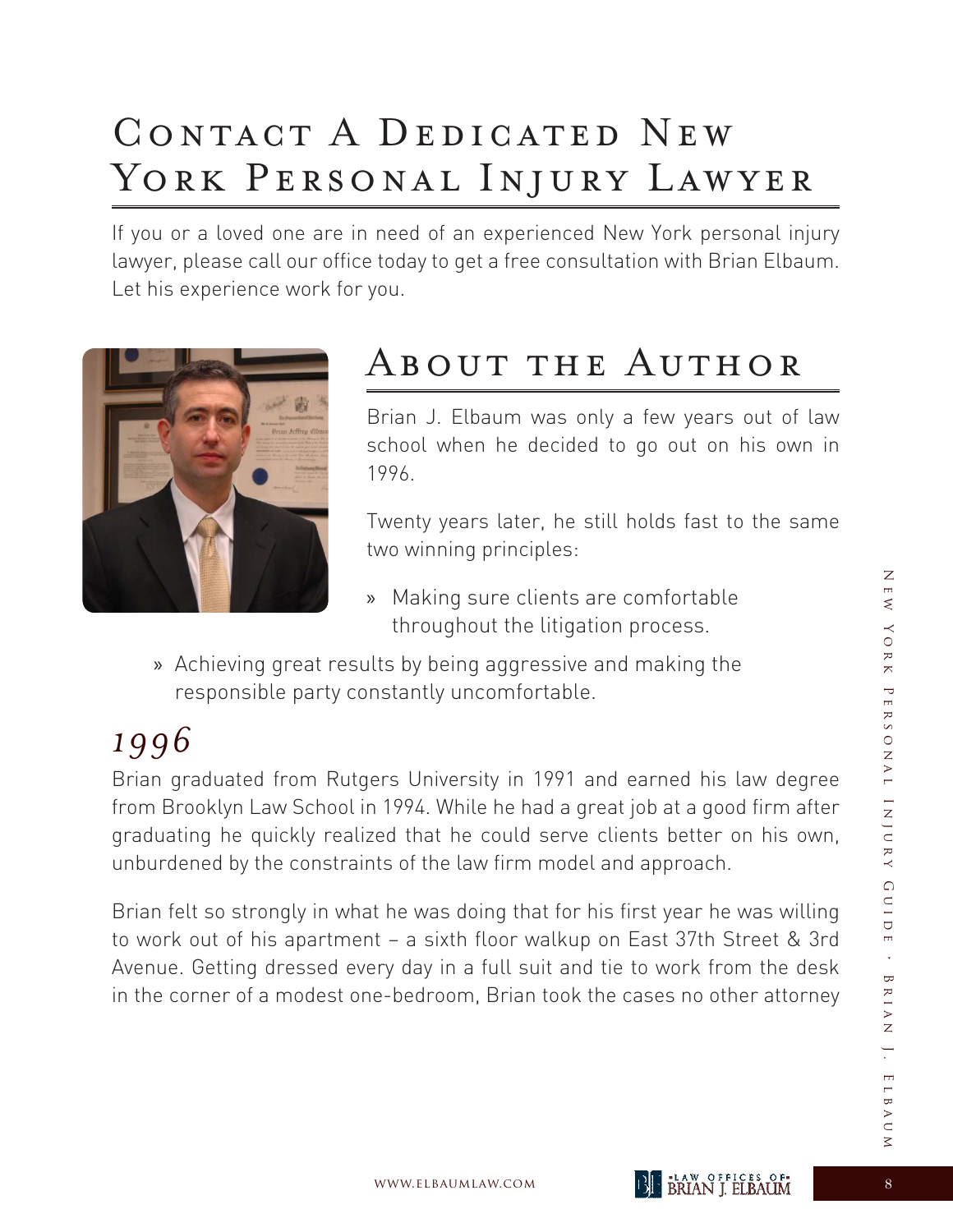wanted. He quickly developed a reputation for making "lemons into lemonade," helping those personal injury clients who other attorneys couldn't.

#### *2016*

The Law Offices of Brian J. Elbaum have come a long way in 20 years. We've represented over 800 personal injury clients in Queens, Brooklyn, the Bronx, New York, Staten Island, Long Island, Upstate New York and New Jersey in cases involving construction accidents, auto accidents, slip & falls, medical/ dental malpractice, bar and nightclub assaults, product liability, and much, much more.

We've stayed small by design, continuing to believe as we did 20 years ago that, more lawyers means more internal politics and reduced focus on the client. At our office, you know that every case will be handled personally by Brian. And we've stayed true to our philosophy, demonstrating in case after case that being tough with the adversary and compassionate with our clients is a winning combination.

Brian is licensed to practice law in New York and New Jersey as well as the federal courts. He is active in New York's legal community as a Certified Member of the New York Trial Lawyers Association, Brooklyn Bar Association, and New York County Bar Association.

## *Our Office*

The story of our office mirrors the story of New York's past twenty years. We were located in 150 Broadway on 9/11, and moved to 708 3rd Avenue until downtown was ready for business again. As soon as it was, we moved to 111 John Street – until Superstorm Sandy hit and relocated us to our current location.

Today, our office is inside the historic 11 Broadway building, just outside Bowling Green. Built 120 years ago in 1896, the Western Union branch office inside our building became a focus in the investigation into the Titanic disaster in 1912 as Senator Alden Smith sought to determine whether a message from the doomed ship had been transmitted to New York's White Star Line office next door.

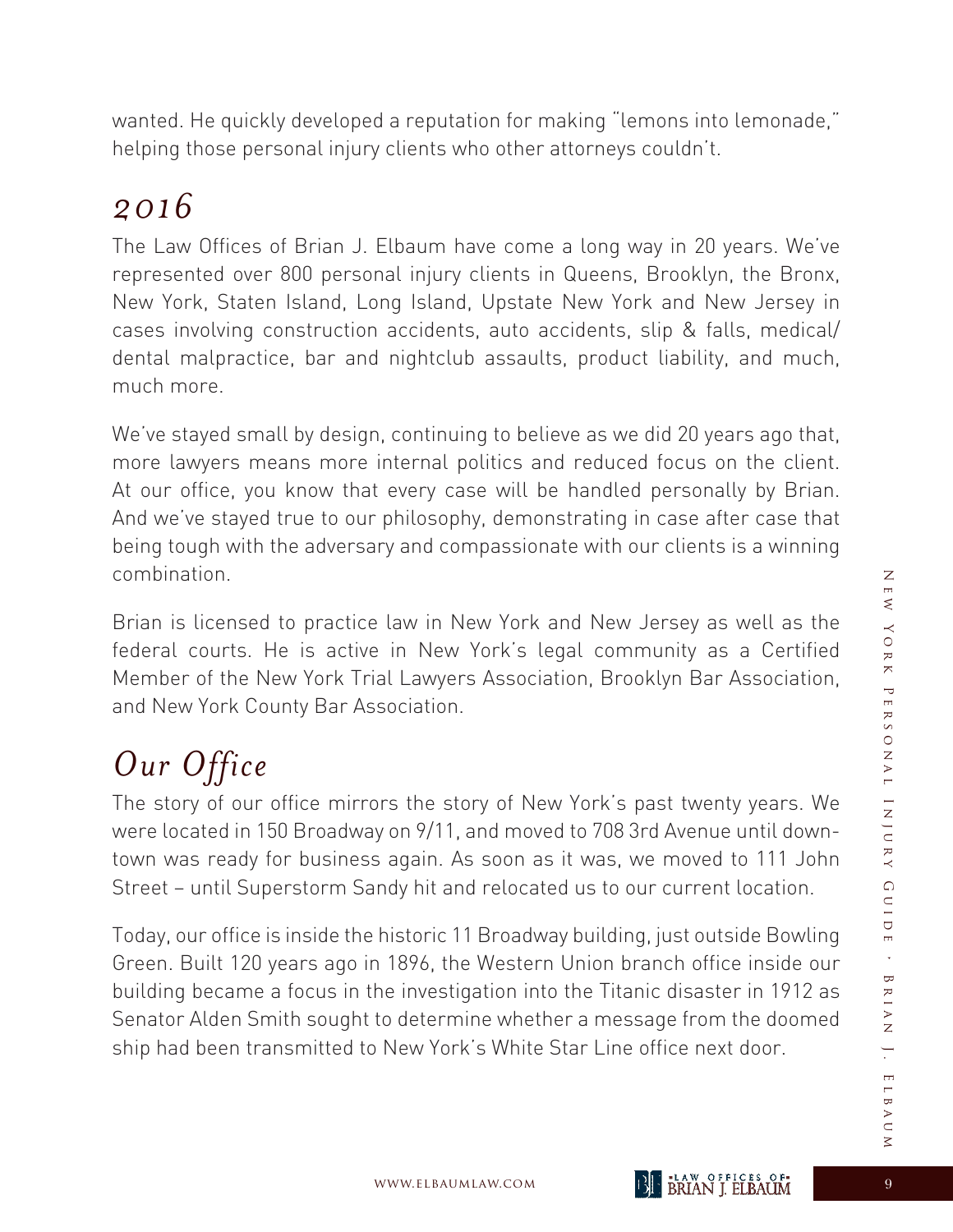Mr. Elbaum has broad experience in the areas of law practiced by the Firm and manages a team dedicated to meeting client needs. Prior to establishing the Firm, Mr. Elbaum worked for several New York law firms representing clients in cases ranging from workers' compensation to commercial litigation. He also served as a judicial intern to a New York Supreme Court Justice, investigated exchange violations as an intern at the New York Stock Exchange, and worked at an entertainment firm representing musicians. His extensive legal and business background has instilled in Mr. Elbaum a solid understanding of how to get things done in a variety of environments.

Mr. Elbaum once held the position of Vice President at an insurance company, for which he provided advisory services. This position has enabled him to gain an insider's view of the insurance industry. He translates that insight into solid advice for his clients on insurance-related matters.

In establishing the Firm, Mr. Elbaum received guidance and inspiration from his father, the late David Elbaum, Esq. David Elbaum served as Of Counsel to the Firm in its early years and provided key insights into several cases.